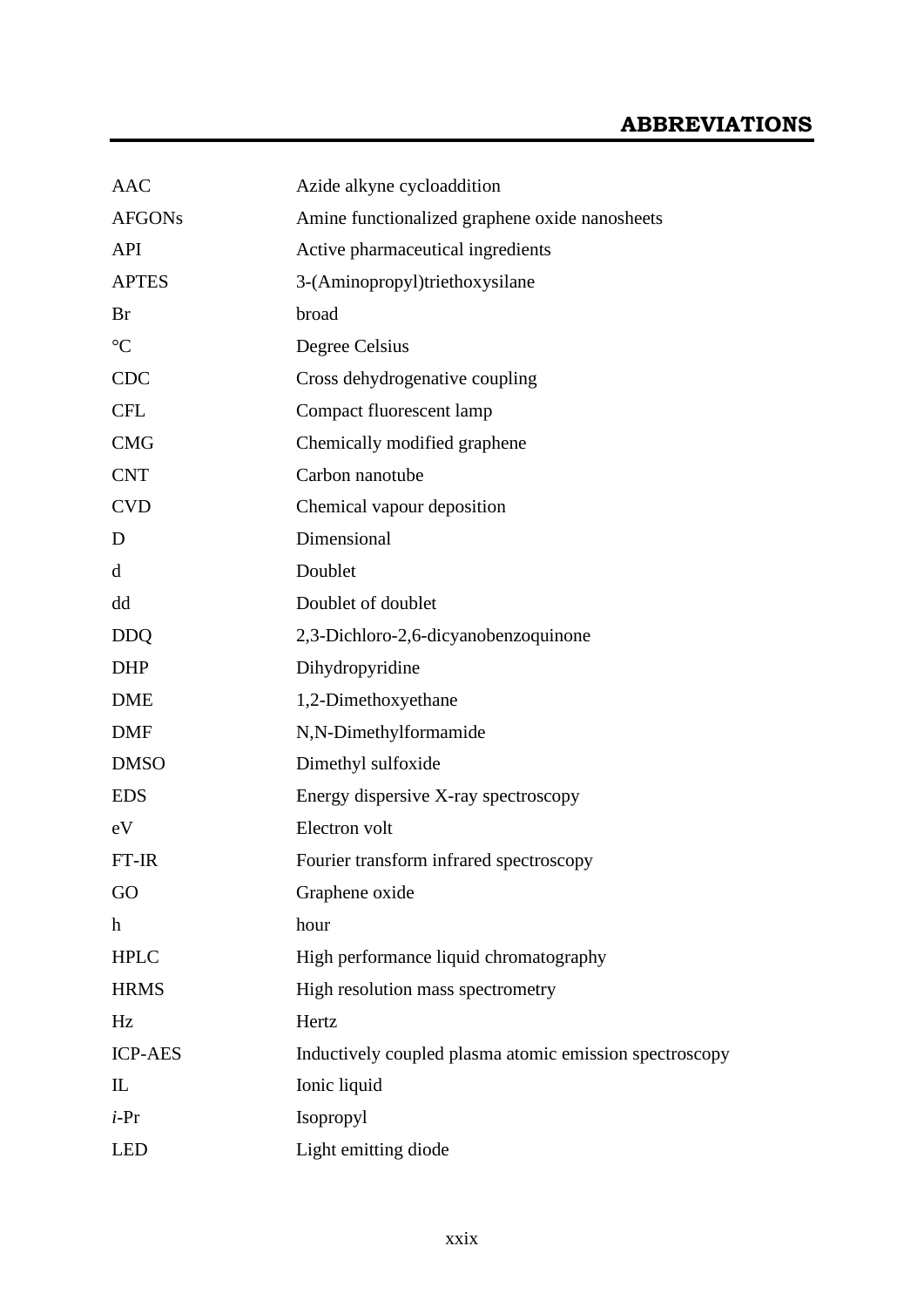| Lit.        | Literature                                  |
|-------------|---------------------------------------------|
| m           | Multiplet                                   |
| <b>MCR</b>  | Multi-component reaction                    |
| mg          | Milligram                                   |
| <b>MHz</b>  | Mega hertz                                  |
| min         | minute                                      |
| mL          | millilitre                                  |
| mmol        | millimole                                   |
| mol%        | Mole percent                                |
| <b>MOF</b>  | Metal organic framework                     |
| MW          | Microwave                                   |
| <b>NAC</b>  | Nanoporous activated carbon                 |
| <b>NHC</b>  | N-heterocyclic carbene                      |
| <b>NMR</b>  | Nuclear magnetic resonance spectroscopy     |
| <b>NPs</b>  | Nanoparticles                               |
| <b>PEG</b>  | Polyethylene glycol                         |
| ppm         | Parts per million                           |
| <b>PTC</b>  | Phase transfer catalyst                     |
| q           | Quartet                                     |
| rGO         | Reduced graphene oxide                      |
| rpm         | Revolution per minute                       |
| r.t.        | Room temperature                            |
| S           | Singlet                                     |
| <b>SAED</b> | Selected area electron diffraction patterns |
| <b>SDS</b>  | Sodium dodecyl sulfate                      |
| <b>SEM</b>  | Scanning electron microscopy                |
| <b>SET</b>  | Single electron transfer                    |
| t           | Triplet                                     |
| $t$ -Bu     | Tert-butyl                                  |
| $t$ -BuONO  | Tert-butylnitrite                           |
| <b>TBHP</b> | Tert-butylhydroperoxide                     |
| <b>TBAB</b> | Tetrabutylammonium bromide                  |
| <b>TBAI</b> | Tetrabutylammonium iodide                   |